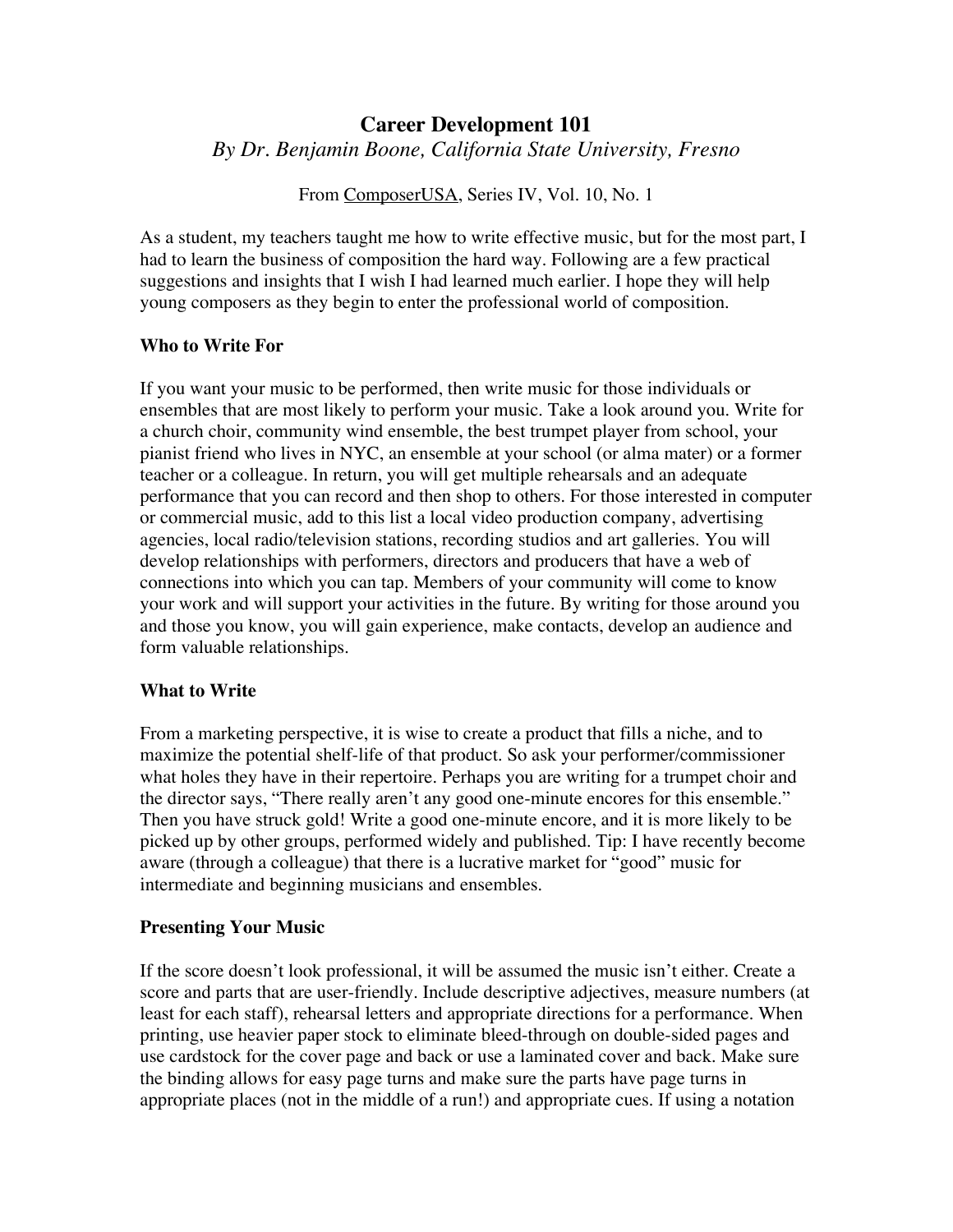program, use a quality printer. For parts, you can copy onto 11x17 sheets, folded in half to create 8 1/2 x 11 booklets. Scores printed on legal paper can be enlarged to 11x17 (121%). Scores should include the following sections in the front: "Program Note," "Performance Notes," and "About the Composer" with your contact information. It is very important that people can contact you easily.

# **Reward Performers**

Thank your performers with a card, a box of chocolate, a bottle of wine or a dinner. Let them know you appreciate them and they will be willing to help you in the future. If they feel appreciated, they will be more likely to perform your music again, may share the music with other musicians and may even commission a work. Even if they did not render a stellar performance, it is simply bad form to criticize the people who took the time and effort to perform your piece. The poor performance might actually be partially your fault (score and parts not delivered on time, technical demands beyond the capability of the performer, unclear part, etc.) or the performer may not be well.

# **Publicity /Audience Development**

Have a mailing/email sign-up list at every performance where it is feasible and ask those attending to sign it. Send announcements of your concerts, or other concerts of interest to those on your list. If your piece appears on a group's concert, then see if you can get their mailing list for use in the future. When you send out notices, perhaps include other news so that it is a document people will view as a source of valuable information. Well in advance of a concert, send a press release to media outlets such as radio, internet, television and print publications. Most have an "arts calendar" listing. Here are other ideas: Offer to appear on radio or television shows; give a pre-concert talk at area colleges or at the hall; give some tickets away on the air; offer to speak at local club meetings; start your own new music group and/or ensemble; get to know all directors and performers in your area; start a new music newsletter; identify local arts/music reporters and establish a relationship; have works performed on public access stations; write music reviews for the local paper; send recordings to the local public radio or classical music station for broadcast; send flyers to local school directors; give a memorable reception; and send any commercial CDs to appropriate outlets for review. Follow up on every contact you make. Persistence pays off!

# **Get A Good Recording of Your Piece.**

Don't rely on "live" recordings, particularly of large ensemble works. See if you can schedule a recording session during a normal rehearsal time, perhaps after the concert, so that you can get the best recording possible. Then have it burned onto several CDs with professional labeling. Include the names of the performers (so future performers will know you will publicize them if they record your work) as well as contact information.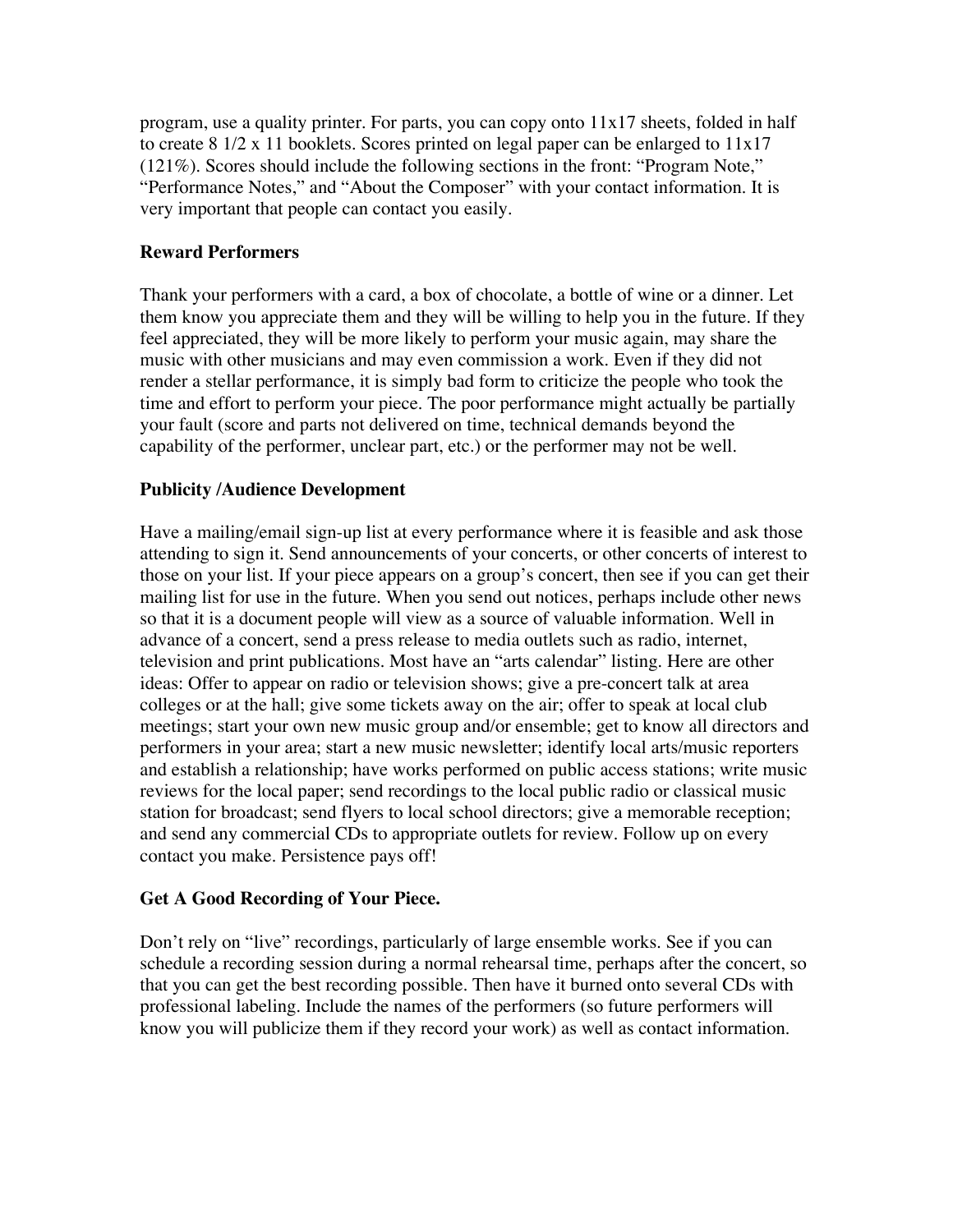#### **Professional Marketing Tools**

Unless you are a superstar, you must present yourself and your work in a professional manner. So before you can think of soliciting commissions or performances, assemble a professional portfolio. You need professional looking scores and a demo CD that represents your best work. Other handy business tools include business cards, a readily available biography, works list, discography, artistic statement and web site which include the former plus sound files, sample score pages, links to commercially available products, upcoming events, links to publishers, ordering information and contact information. Assemble your portfolio in a way that says to the client, "I am a professional."

#### **Develop and Retain Professional Contacts**

Make a list of all area musical professionals, and introduce yourself to each one. Artist colonies, music festivals, summer composition programs, concerts and conferences are all wonderful places to make contacts outside of your immediate area.

Attend instrumental/vocal/conducting conferences as well. For example, if you are interested in writing for flute or have written for flute, go to a National Flute Association conference and shop yourself. You will have an opportunity to meet some of the best flutists in the country, and hear several new works for flute. Have several copies of your flute works to distribute. Visit the display area where you can make connections with publishers of flute music. Many will review your work there at the conference. Attend performances and introduce yourself to musicians you think might enjoy your music. If it is around mealtime, hang around. They might ask you to join them for dinner, and if not, why not ask them?

If you admire a living composer, contact them and see if you can get a lesson. What is the worst he or she can say? How else will he or she come to know your music?

Once you have established a relationship, keep in contact.

#### **Disseminate your work**

Using your newly established network, send out your music and follow through. If you met a flutist at a conference who told you, "I'd like to hear your work," then send it to him or her. Your goal is to get your music into the hands of directors and performers. Answer calls for scores in the AMC newsletter and elsewhere, submit scores to appropriate new music ensembles (see the AMC publication *Contemporary Music Ensembles: A Directory*), send scores to friends who have connections and send scores to leading professionals. Follow through a few weeks later by asking if they received the materials, and whether they have had an opportunity to listen to your work. If you are a young composer you might ask what advice they might have for you. Your goal is to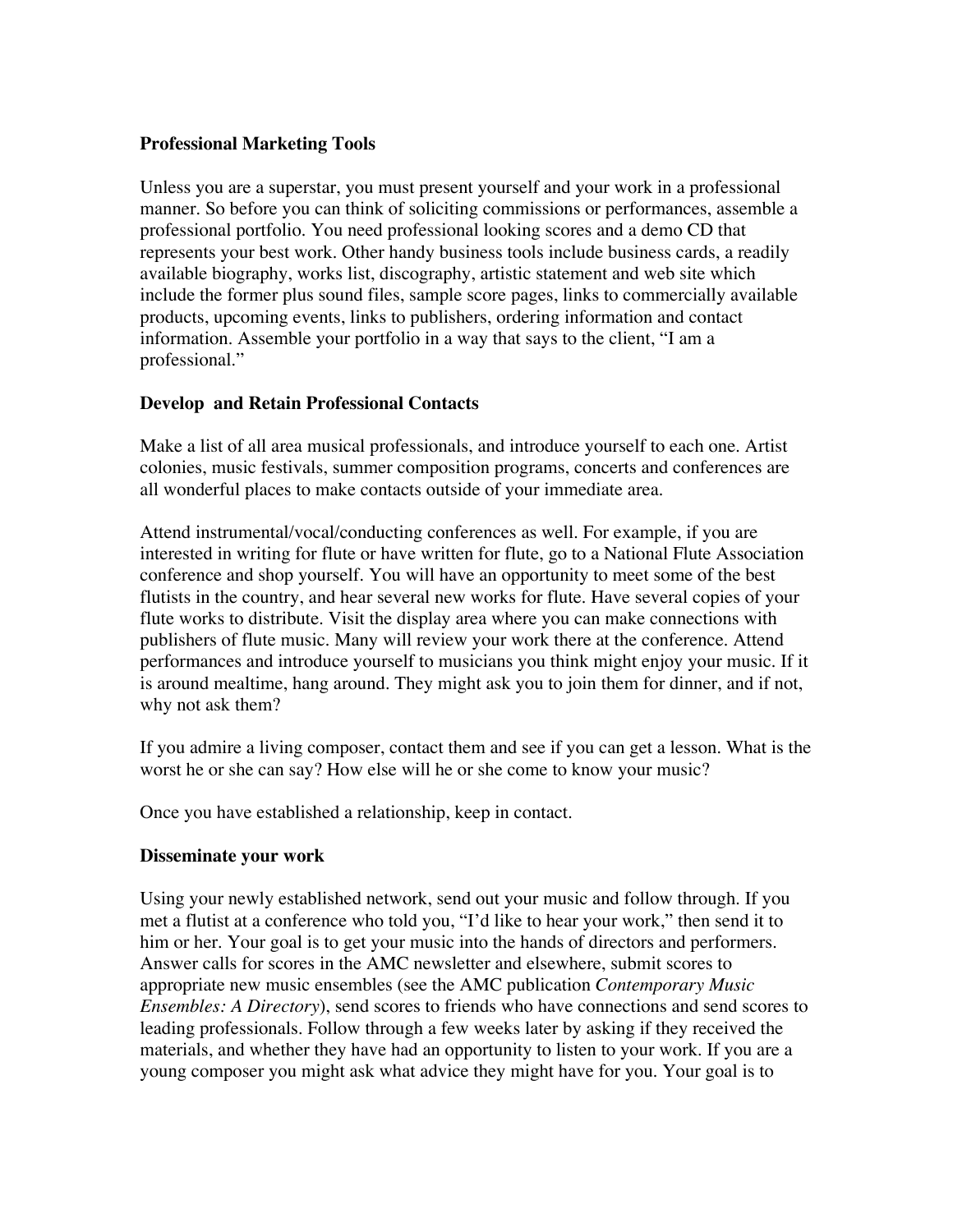follow through and provide them with an enjoyable experience. Never give anyone a reason to be irritated with you.

# **Valuable Resources**

As most know, a wealth of resources awaits composers on the web – everything from grants, calls for scores, new music sound files, interviews, biographical information, composer catalogues, helpful copyright and publishing articles and commissioning opportunities. If you haven't already taken advantage of the Internet, start by checking out these sites and their many links: music-usa.org/nacusa, amc.net (a gold-mine), composersforum.org, meetthecomposer.org, nyfa.org, societyofcomposers.org, ascap.com, bmi.com and under.org/cpcc.

# **Enter Select Competitions**

Send your works to every legitimate competition you can and then forget that you ever sent the package. It does you no good to fixate on the outcome. Send your materials and then let it go. Realize that every competition is a crap-shoot. If you win, it doesn't mean your piece was the best (each of three judges may have ranked a different piece as #1 and #2, but your piece was #3 on everyone's list, so you won), and if you lose it doesn't mean the piece isn't worthy. I submitted the same piece with the same recording to a prestigious national competition three years in a row. It lost the first two years, but won the third. Same piece, same recording, different judges. Also realize that by submitting to competitions, there is a good chance your music will be heard by leading professionals. For example, a famous composer once called me out of the blue to tell me he liked a piece of mine he had heard while judging a competition (though the piece did not even place).

On the other hand, there is always the unfortunate possibility that your submission won't even be heard. When I was in graduate school, a group of composers wound the leader tapes of their submissions so that they were in the middle of the cassette. If the tape was listened to or rewound, it would be easy to tell. We submitted these to various competitions and programs and discovered that some of the most select competitions did not listen to the tapes.

Be wary of competitions with fees. If 100 composers enter a competition that awards a \$1,000 first prize, and the entry fee is \$25, then the organizers are making a \$1,500 profit, and paying the prize out of entry fees. Hmm…

# **To Publish or not to publish, that is the question**

Unless there is a commercial or pedagogical application, one doesn't publish music for the money. Print publishers have been selling less since the advent of the Xerox machine, and the Internet is making traditional publishing even less profitable. What can an average composer expect? At most, 10-15% of the retail price of the product. In return, you give up the copyright (usually) and 50% of performance royalties. It is rare (unless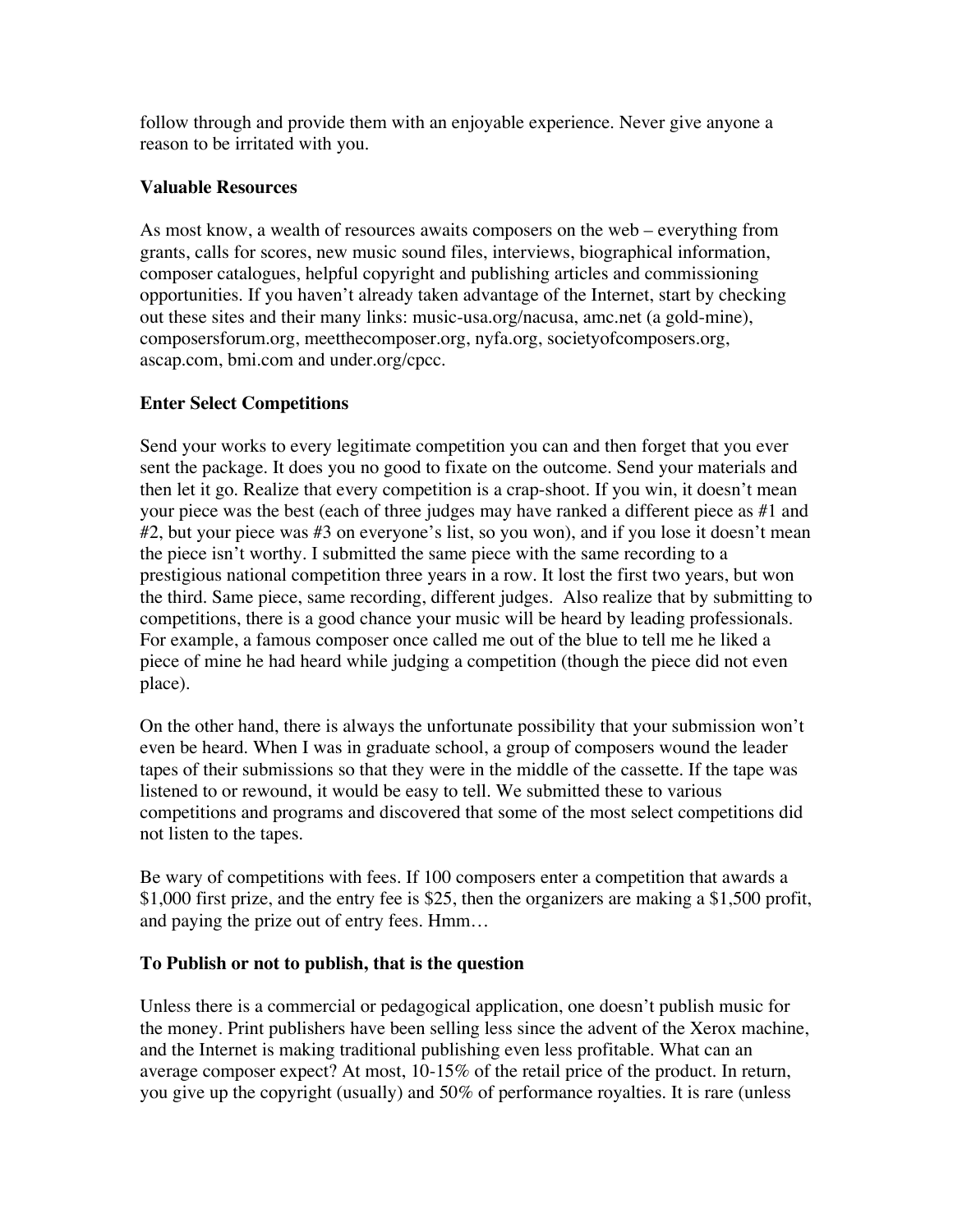you famous) to be given money up front for print publication. So why do it? There is the potential to reach a greater audience and you have a more professional looking score to include in your portfolio.

Bigger isn't better. I have a friend who was overjoyed when G. Schirmer published one of his pieces about 10 years ago. I was jealous, because I had received a contract from a lesser-known publisher at that same time. It turns out that ten years later, his work has sold very few copies, being lost in a large catalogue and not actively "shopped," while mine has sold hundreds of copies, been performed across the country, appeared on multiple CDs and has been required repertoire in a national competition – all because the publisher shopped the product. If you are unknown and interested in performances, my recommendation is to find a small specialty publisher (one for brass music, flute music, etc.) that attends regional and/or national conventions, develops relationships with teachers and performers and takes an interest in their composers. They will introduce your music to performers. Another option is to self-publish (you then keep all royalties and profits).

**Contract advice**: Attach a rider stating that if the company does not sell a single copy of your piece in a given year, fails to list the work in its catalogue, dissolves without selling its catalogue to another party, etc. the copyright will revert back to you (unless some nominal amount is paid to you per year). This keeps your work from dying without hope of resurrection if the publisher sits on your piece or dissolves. Also, be aware that many contracts have a line stating that the publisher can appoint an attorney to defend your work, and that you are liable for resulting fees. Attach a rider stating that you will not pay unlimited attorney's fees (if any at all).

# **Commissions**

I tell my students that if a good performer asks them to write a piece for them, then do it, no questions asked. Getting another piece under your belt, writing for someone you know will perform your piece well is enough payback. But once you've written several pieces, you can begin negotiating a price. For instance, when someone suggests you write a piece for them, say "I'd love to do that...let's look for some funding." This is an indirect way of saying you would need to be paid. Where do you start? Perhaps you have an affiliation with a town/university/honor society/orchestra that is having an anniversary celebration. Why not sell them the idea of a commemorative commission? Perhaps you could suggest to a friend who is giving a recital that you could provide them with a work. Or if you attend a concert by an outstanding vocalist, why not give them your portfolio and let them know you would love to write a work for them?

The only way performers will come to you is if they hear your music or if you are recommended by a trusted contact. The more your music is performed and recorded, the more groups will want to play your music. The more music of yours that is commercially available and performed, the more likely it is you will be approached for a commission.

Other ideas: apply for new works grant, apply to competitions that give a commission,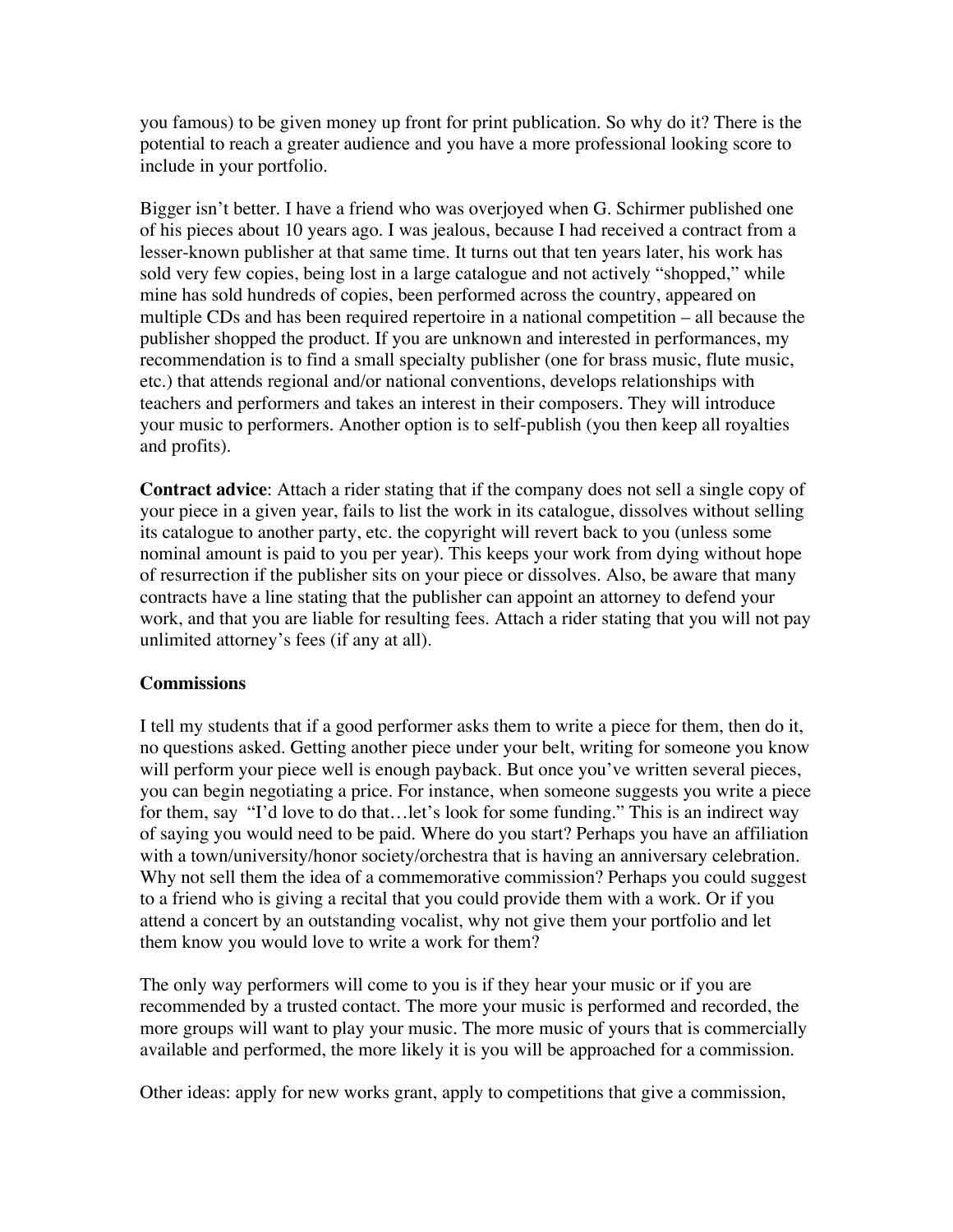seek private or corporate funding, ask music organizations for suggestions, approach ensembles and soloists, contact local and state arts councils and consider forming a consortium.

I have received lucrative commissions by being in the right spot at the right time. Once I visited a publisher's booth at a convention minutes before someone asked that publisher to recommend a composer for a commission. I was there and got the commission. Once at a concert, on which one of my works was played, the performer introduced me to an audience member (a director) who had just asked for a reference. I have been commissioned by universities, a music manufacturer's group, a private foundation, professional performers, professional ensembles, amateur ensembles, school ensembles, former students, colleagues, an enlightened non-musician and national and local arts organizations.

#### **Show me the money! Negotiating a commissioning contract**

How much do you charge? It depends on your current compositional commitments, your level of expertise, the number and quality of commissions you have received, the amount of time given to complete the commission, length and instrumentation of the piece and the exposure you will receive from the commission. How bad do want to write this piece? Will you need to generate a large score and parts, or piano parts? What resources are available to the commissioner? Will it be on a CD? Will it be performed on tour or at a prestigious convention? The latter may be more valuable than cash, so keep that in mind. You may even offer to lower your price if they record it, or bring it on tour, perform it at a convention or see to it that it is published.

I have had success using the following method: Instead of quoting one lump sum figure, I now quote a sliding scale. For example, if I would *like* to get \$5,000 for a short solo piece, but know I would actually do it for \$3,000, then I might say, "Apply for grants, and continue applying for grants in good faith for 2 years, with the goal of raising \$7,000. But if you are unable to receive that funding, I don't want you to loose your shirt, so I will take whatever you raise in that time, but it needs to be at least \$3,000." Most commissioners will do all they can to get you the \$7,000, and they are more likely to commission you knowing that they are only obligated to a \$3,000 outlay. Sliding scales show the commissioner that you are empathic to current economic conditions, but also know what you deserve.

#### **Business managers**

Great plan, but can you afford it? A friend was approached about 8 years ago by the manager of an up-and-coming composer (who has since garnered prestigious grants, commissions and faculty positions). The manager had a "vacancy" on her roster and offered to provide her services to my friend for \$15,000 a year. She did not guarantee commissions, performances or anything. My friend (who is also now well-known now) declined. Buyer Beware: as a business manager in New York several years ago, I witnessed widespread corruption in the music business world. Examine all contracts with